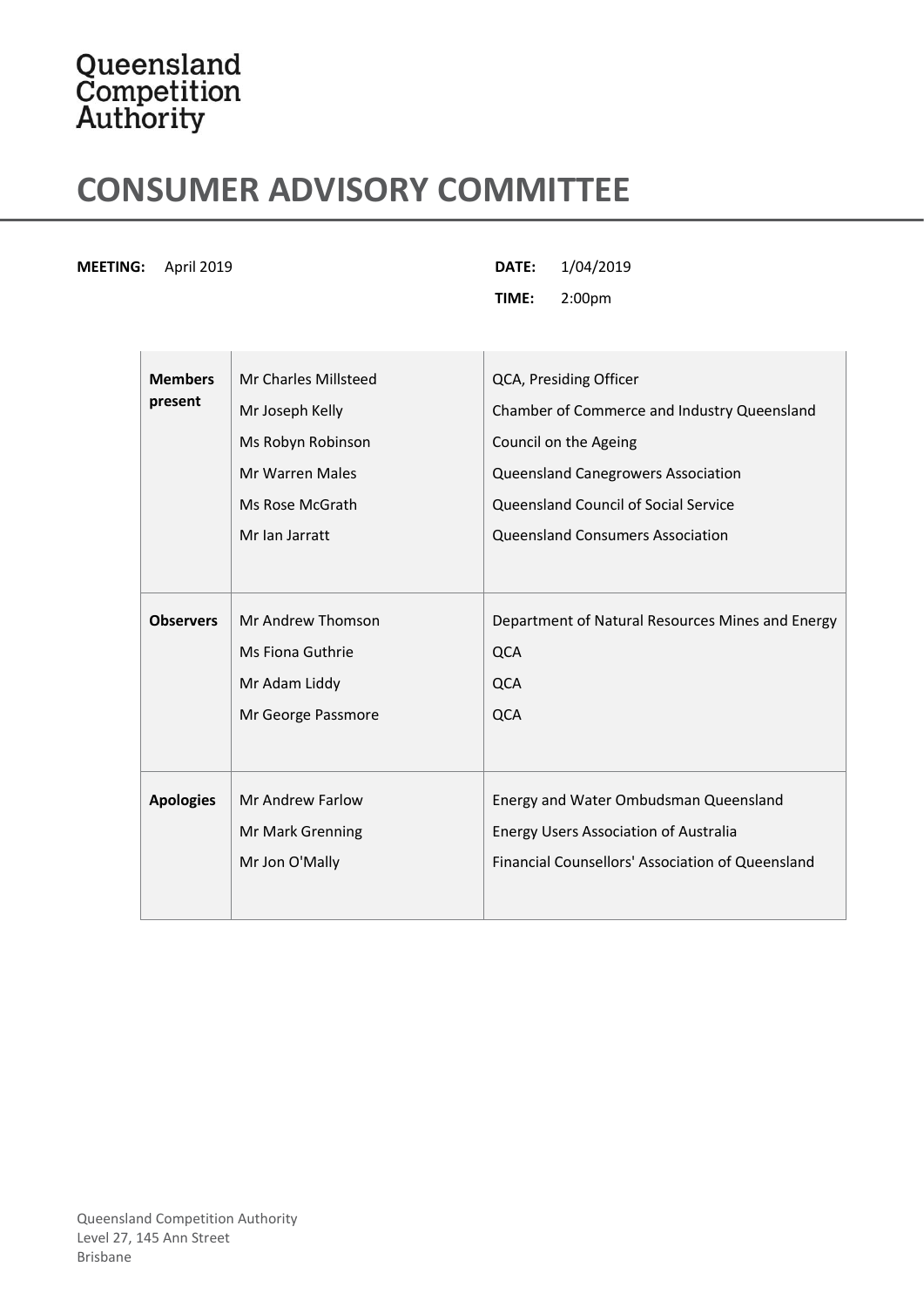| $\mathbf{1}$ | <b>Previous minutes</b>                                                 | The Committee resolved that the minutes of the meeting held on 27 March 2018 be accepted as<br>a true record of proceedings.                                                                                                                                                                                                                                                                                                                                             |
|--------------|-------------------------------------------------------------------------|--------------------------------------------------------------------------------------------------------------------------------------------------------------------------------------------------------------------------------------------------------------------------------------------------------------------------------------------------------------------------------------------------------------------------------------------------------------------------|
| 2            | Regulated<br>electricity prices                                         | Members discussed the QCA's draft determination on regulated regional electricity prices for<br>2019-20. The QCA informed members that prices for most tariffs were forecast to fall, and<br>informed members of the proposed approach to transitional tariffs.                                                                                                                                                                                                          |
|              |                                                                         | Members discussed price changes for controlled load tariffs, and highlighted that these tariffs<br>were important for vulnerable customers trying to save on electricity bills. Members discussed<br>the 'Default Market Offer' being implemented by the Australian Energy Regulator, and its<br>potential impact on notified prices set by the QCA. Members also discussed the consumption<br>levels used by the QCA to provide 'typical' customer bill impact figures. |
|              |                                                                         | Members discussed electricity price levels in general, and their impact on residents, business and<br>the wider economy.                                                                                                                                                                                                                                                                                                                                                 |
|              |                                                                         | The Chair thanked members for their submissions to the interim consultation notice, and invited<br>submissions on the draft determination.                                                                                                                                                                                                                                                                                                                               |
| 3            | Solar feed-in<br>tariff for regional<br>Queensland                      | Members discussed the 2019-20 regulated solar feed-in tariff setting process. The QCA informed<br>members that, in response to members' comments at the previous meeting, it had raised the<br>potential for consulting on the methodology. However, the Minister's direction for 2019-20 does<br>not require consultation.                                                                                                                                              |
|              |                                                                         | The QCA informed members that if energy costs fall, as per the current forecasts, the solar feed-<br>in tariff would also likely fall.                                                                                                                                                                                                                                                                                                                                   |
| 4            | Advice to the<br><b>Minister on</b><br>advanced digital<br>metering     | Members discussed the QCA's initial advice to the Minister on the costs of advanced digital<br>meters. Members were concerned at the additional costs of these meters. Members were also<br>concerned that there seemed to be little savings for customers at this stage.                                                                                                                                                                                                |
|              |                                                                         | Members stated they would like to see open public consultation on future advice on advanced<br>digital meters.                                                                                                                                                                                                                                                                                                                                                           |
| 5            | South east<br>Queensland<br>electricity market<br>monitoring            | The QCA updated Members on the electricity market monitoring process. The QCA informed<br>members that it had released an updated version of the previous report. The updated version<br>included weighted average bills, using data that was not available in time for the original release<br>date.                                                                                                                                                                    |
|              |                                                                         | Members discussed the level of discounting for market offers. Members also discussed concerns<br>with retailer Alinta Energy over their poor performance with hardship customers.                                                                                                                                                                                                                                                                                        |
| 6            | Guaranteed<br>service levels<br>review                                  | Members discussed the Guaranteed Service Levels (GSL) scheme review. Members saw the<br>inclusion of a purpose for the GSL scheme as a positive aspect of the review. Members also noted<br>that the scheme still only applied to distributors, and were seeking to have a GSL for retailers<br>introduced through the review into the operation of the National Energy Retail Law.                                                                                      |
| 7            | <b>Review of</b><br>distribution<br>network<br>reliability<br>standards | Members discussed the review of distribution network reliability standards. Members highlighted<br>that the key issue for them was to reduce network costs, and electricity bills, or to at least avoid<br>future price increases.                                                                                                                                                                                                                                       |